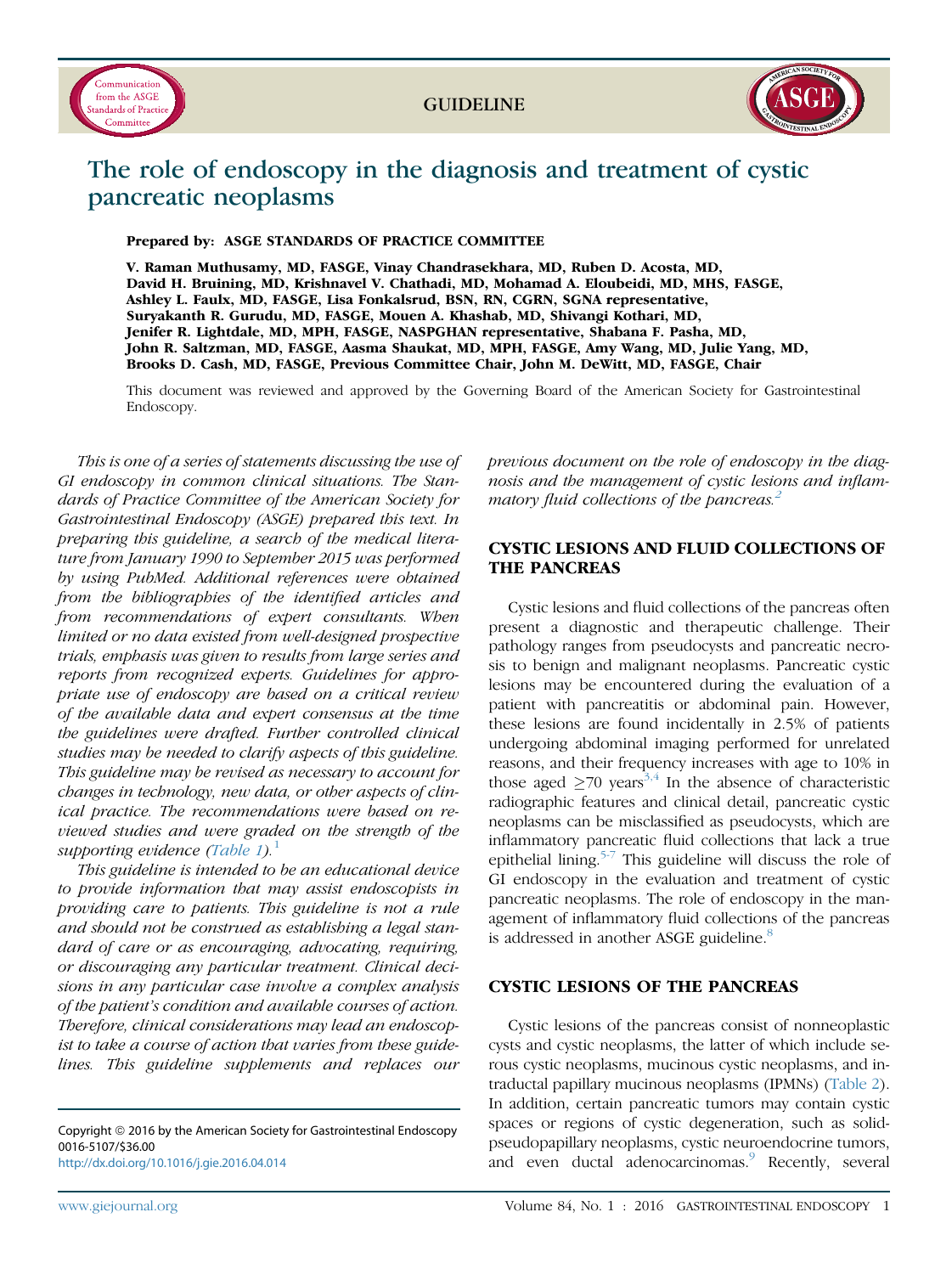<span id="page-1-0"></span>

| TABLE 1. GRADE system for rating the quality of evidence for guidelines |                                                                                                                                                  |                               |  |  |  |  |
|-------------------------------------------------------------------------|--------------------------------------------------------------------------------------------------------------------------------------------------|-------------------------------|--|--|--|--|
| <b>Quality of evidence</b><br><b>Definition</b>                         |                                                                                                                                                  | Symbol                        |  |  |  |  |
| High                                                                    | Further research is very unlikely to change our confidence in the estimate of effect.                                                            | $\oplus \oplus \oplus \oplus$ |  |  |  |  |
| Moderate                                                                | Further research is likely to have an important impact on our confidence in the estimate of effect and may<br>change the estimate.               | $\oplus \oplus \oplus$        |  |  |  |  |
| Low                                                                     | Further research is very likely to have an important impact on our confidence in the estimate of effect and is likely<br>to change the estimate. | $\oplus$ $\oplus$ OO          |  |  |  |  |
| Very low                                                                | Any estimate of effect is very uncertain.                                                                                                        | $\oplus$ OOO                  |  |  |  |  |

GRADE, Grading of Recommendations Assessment, Development and Evaluation. Adapted from Guvatt et al.<sup>[1](#page-5-0)</sup>

strategies and guidelines regarding the diagnosis and indications for resection or surveillance of mucinous cystic pancreatic neoplasms have been published elsewhere.[10-14](#page-5-0) In a retrospective series of 851 individuals undergoing resection of pancreatic cystic neoplasms over 33 years, the most common pathologic diagnoses were IPMNs (38%), mucinous cystic neoplasms (23%), serous cystic neoplasms (16%), and cystic neuroendocrine neoplasms  $(7%)$ .<sup>[15](#page-6-0)</sup> Lesions that were identified incidentally accounted for an increasing proportion of resections over time (22% from 1978-1989 to 50% from 2005-2011). Symptomatic cystic neoplasms in this series typically presented with abdominal pain, pancreatitis, jaundice, weight loss, malabsorption, nausea, vomiting, early satiety, or a palpable abdominal mass.

#### DIAGNOSIS BY EUS

#### EUS morphology

Several EUS findings have been evaluated as diagnostic criteria for pancreatic cystic lesions.<sup>[16-27](#page-6-0)</sup> When surgical histology is used as a reference standard, the diagnostic accuracy of EUS imaging ranges from 40% to 96%. A single prospective study demonstrated that the sensitivity (56%) and specificity (45%) of EUS morphology alone for differentiating mucinous cysts (mucinous cystic neoplasms and IPMNs) from nonmucinous cysts were low, resulting in poor overall accuracy  $(51\%)^{26}$  $(51\%)^{26}$  $(51\%)^{26}$  In a study among experienced endosonographers, the agreement of whether a cyst was neoplastic versus nonneoplastic by EUS morphologic criteria was fair  $(K = 0.24)$ , with moderate agreement for serous cystic neoplasms  $(K =$ 0.46) and for solid components  $(K = 0.43)$ .<sup>[28](#page-6-0)</sup>

Small cyst size alone does not exclude malignancy. One series of patients referred to a tertiary-care surgical practice reported that 20% of lesions 2 cm or smaller were malignant, and an additional 45% of lesions had malignant potential. $6$  However, only 1 of 28 (3.5%) asymptomatic lesions  $\lt 2$  cm was malignant.<sup>[6](#page-5-0)</sup> Certain EUS features are more predictive of particular types of cystic lesions. Multiple small  $(\leq 3$  mm) compartments within a cystic lesion (also called a microcystic lesion), suggest a serous cystic neoplasm with an accuracy of  $92\%$  to  $96\%$ <sup>[23](#page-6-0)</sup> and this feature is not seen in mucinous cystic neoplasms. $^{29}$  $^{29}$  $^{29}$ A cystic lesion without septations or solid components within a pancreas having parenchymal features suggestive of pancreatitis (defined as calcifications, atrophy, or a change in echo texture) indicates a pseudocyst with a sensitivity of 94% and a specificity of 85%. $24$ 

EUS imaging cannot reliably distinguish benign from malignant IPMNs.  $20,24,25,30$  Furthermore, it is unclear whether imaging features of mucinous lesions with increased malignant potential are sufficiently predictive to influence clinical management. A meta-analysis of 23 studies with 1373 patients found that a mural nodule, main pancreatic duct dilation, thickened septal walls, and cyst size >3 cm on radiologic or EUS imaging were inde-pendent predictors of malignant branch-duct IPMN.<sup>[31](#page-6-0)</sup> Similarly, a recent international consensus guideline identified a main pancreatic duct (MPD) size  $\geq$ 10 mm or the presence of an enhancing solid component on radiologic imaging as high-risk stigmata.<sup>[10](#page-5-0)</sup> Lower risk findings, categorized as worrisome features, included a cyst size of  $\geq$ 3 cm, thickened enhancing cyst walls, nonenhancing mural nodules, MPD size of 5 to 9 mm, an abrupt change in the MPD caliber with upstream pancreatic atrophy, or the presence of peripancreatic lymphadenopathy. $10$ 

Distinguishing cyst wall nodules that are epithelial (neoplastic) from those that are mucinous (nonneoplastic) is critical to properly risk stratify pancreatic cystic neoplasms. A recent blinded interobserver study found that EUS imaging of intracystic mucus appears as a smooth, well-defined hyperechoic rim with a hypoechoic center compared with the surrounding parenchyma. This feature serves to distinguish mucus from true epithelial nodules, which have ill-defined borders and a hyperechoic center.<sup>[32](#page-6-0)</sup> Specific adjuncts to standard EUS may further aid in distinguishing between these 2 entities. Intraductal US may identify malignant IPMN by the presence of protruding lesions  $\geq 4$  mm.<sup>[33](#page-6-0)</sup> Contrast-enhanced EUS, which uses a contrast agent to assess the vascularity of lesions, may aid in distinguishing inflammatory cysts from cystic pancreatic neoplasms and vascular epithelial mural nodules from nonvascular mucous in IPMNs. $34-36$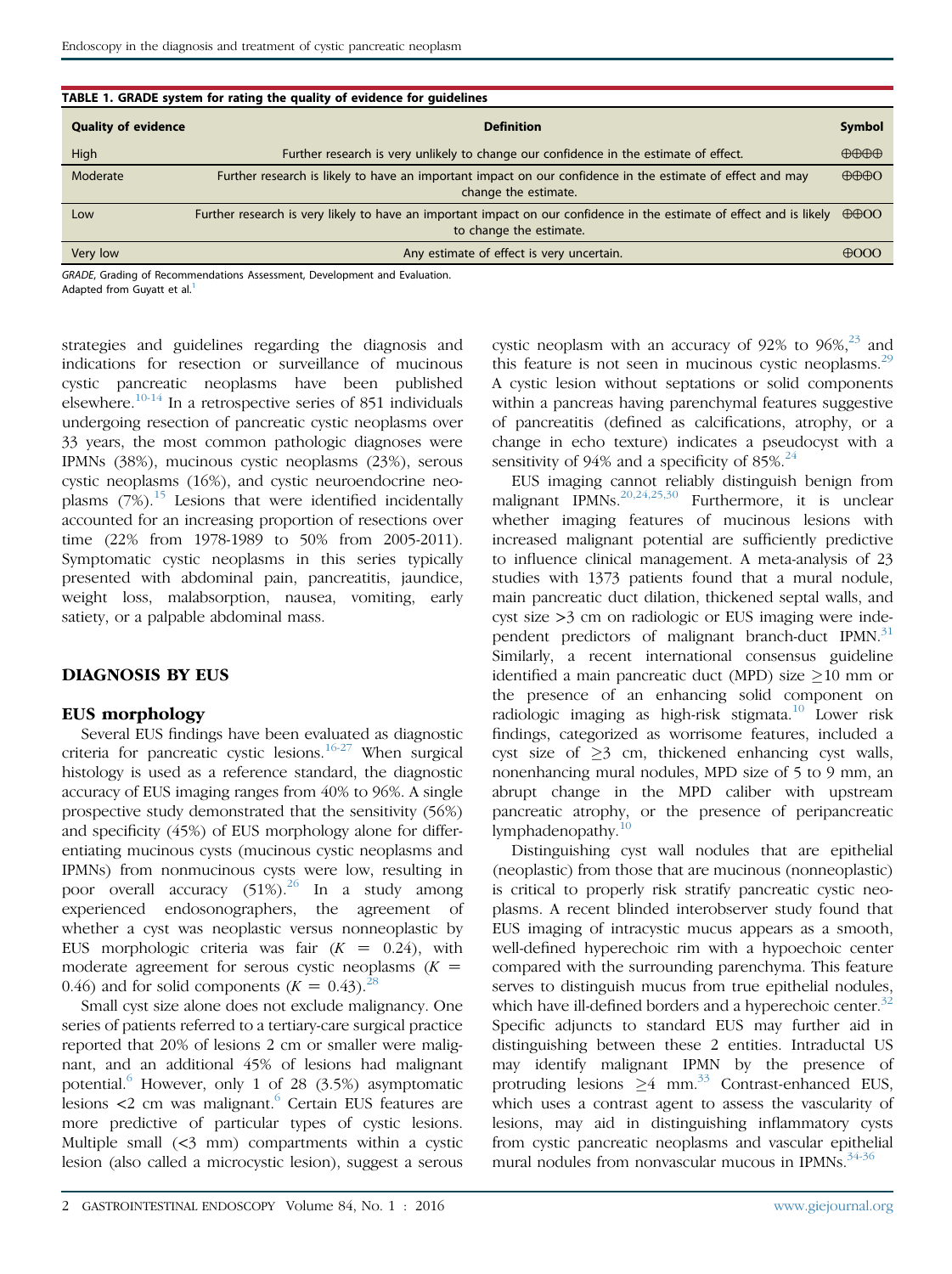## **FNA**

Cyst fluid sampled by EUS-guided-FNA (EUS-FNA) may be analyzed for cytologic, chemical, and/or molecular studies. Any solid component associated with a cystic lesion or regional lymph nodes can be aspirated for cytology or histology. A prospective multicenter study demonstrated a higher diagnostic yield when a solid component was present on EUS (odds ratio 2.48;  $P = .028$ ; 95% confidence interval  $\left[CI\right]$ , 1.1-5.6).<sup>[37](#page-6-0)</sup> A dilated pancreatic duct also can be safely targeted for FNA when IPMN is suspected.<sup>[19,38](#page-6-0)</sup> There is no standardized method for EUS-FNA of a cystic lesion, and any available gauge needle can be used. However, viscous mucinous fluid may be difficult to aspirate with smaller needles. Although it has been recommended to completely drain aspirated cystic lesions to potentially avoid infection, it is unclear if this practice is beneficial.<sup>[39](#page-6-0)</sup> FNA of the cyst wall may provide additional cytologic material and can increase the diagnostic yield for mucinous lesions by as much as  $37\%$ .<sup>[40](#page-6-0)</sup> Although the use of a core-biopsy needle for histology has shown utility in confirming a diagnosis of microcystic serous neoplasms, $41$  this practice is rarely required because imaging alone is often diagnostic for these tumors. A recent study demonstrated that the addition of EUS-FNA to CT and magnetic resonance imaging increased the overall accuracy for diagnosing cystic pancreatic neoplasms by  $36\%$  and  $54\%$ , respectively.<sup>[42](#page-6-0)</sup> However, given the suboptimal performance characteristics of cytology and carcinoembryonic antigen (CEA) and the very low prevalence of malignancy in cystic pancreatic neoplasms, controversy exists about which cysts should undergo EUS with or without FNA. At present, the utility of FNA appears greatest in patients with cysts containing the imaging features most associated with malignancy at surgical resection, namely an epithelial nodule or mass lesion, cyst size  $\geq$ 3 cm, or main pancreatic duct dilation.<sup>[43-50](#page-6-0)</sup>

# **Cytology**

Two meta-analyses have evaluated the performance characteristics of EUS-FNA to distinguish mucinous from nonmucinous pancreatic cysts. The first included 376 patients from 11 studies (all of whom had a histopathologic diagnosis) and found that cytology from EUS-FNA aspirates had a pooled sensitivity of 63% (95% CI, 56%-70%) and specificity of 88% (95% CI, 83%-93%).<sup>[51](#page-6-0)</sup> The second study included 1438 patients from 18 studies and used surgical histology or clinical follow-up of at least 6 months as the reference standard.<sup>[52](#page-6-0)</sup> The pooled sensitivity and specificity for cytology in this study were 54% (95% CI, 49%-59%) and 93% (95% CI, 90%-95%), respectively.

Cytologic findings suggestive of a pseudocyst include macrophages, histiocytes, and neutrophils. The presence of mucin is suggestive of a mucinous neoplasm and is seen in 35% or more of cases. $21,26$  Glycogen-rich cuboidal cells indicate a serous cystic neoplasm but are present only in approximately 10% of cases.<sup>[7,21](#page-5-0)</sup> Overall, the diagnostic accuracy of cytology from EUS-FNA for cystic lesions ranges from 54% to 97%<sup>[18,19,21,26,38,53](#page-6-0)</sup> and may be lower in smaller cysts. $^{21}$  $^{21}$  $^{21}$  Malignancy within a cystic neoplasm can be identified by cytology with 83% to 99% specificity, although reported sensitivities vary from 25% to 88%.[7,19,21,38,54-56](#page-5-0) A cytology brush (EchoBrush; Cook Endoscopy, Winston-Salem, NC) passed through a 19 gauge needle was designed to improve the diagnostic yield of cyst fluid cytology obtained from EUS-FNA. However, use has been limited because of concerns regarding its low incremental value over standard EUS-FNA and poten-tial increased risk of adverse events.<sup>[57-60](#page-7-0)</sup>

#### Chemistries and tumor markers

Because of the limited sensitivity of cytology, cyst fluid may be analyzed for levels of amylase, lipase, and tumor markers such as CEA. Unfortunately, reported sensitivities and specificities of chemical analyses have broad ranges, making interpretation difficult.<sup>[21,26,61](#page-6-0)</sup> A pooled analysis of 12 studies including 450 patients found that amylase levels <250 U/L virtually excluded (specificity 98%) the lesion as a pseudocyst.[62](#page-7-0) A prospective, multicenter study of 112 pancreatic cysts diagnosed by surgical resection or biopsy found an optimal CEA cutoff of 192 ng/mL for differentiating mucinous from nonmucinous cysts, providing a sensitivity of 75% and a specificity of  $84\%$ <sup>[26](#page-6-0)</sup> When morphologic criteria (associated hypoechoic mass and/or macrocystic septations), cytology, and CEA levels (cutoff 192 ng/mL) were taken together, EUS could differentiate mucinous from nonmucinous lesions with 91% sensitivity and 31% specificity. $26$  Subsequent studies have suggested that lower CEA cut-off levels (30 ng/mL) have increased sensitivity for identifying mucinous cysts without sacrificing specificity.[63](#page-7-0) Higher CEA levels increase specificity for the diagnosis of a mucinous cyst but do not correlate with malignancy.[12,26,62](#page-5-0) Conversely, a CEA <5 ng/mL in one study was seen in only 7% of mucinous cystic neoplasms and all serous cystic neoplasms.[29](#page-6-0) A recent meta-analysis of aspirates from EUS-FNA found CEA to have a sensitivity of 63% (95% CI, 59%-67%) and specificity of 88% (95% CI, 83%-91%) for the identification of mucinous cystic tumors.<sup>[52](#page-6-0)</sup> Other tumor markers studied have included CA 19-9, CA 125, CA 72-4, and CA 15-3, but none of these appear accurate enough to provide a definitive diagnosis.<sup>[26](#page-6-0)</sup>

#### Cyst fluid DNA and molecular analysis

Analysis of molecular markers in pancreatic cyst fluid has been proposed to improve on the limitations in diagnostic accuracy by using cytology and chemical and/or tumor marker analysis alone. An initial study evaluated the role of molecular analysis in 113 patients and found that detection of a K-ras mutation was strongly associated with mucinous cysts and that a combined K-ras and allelic loss showed a specificity of 96% for malignancy. $64,65$  Subsequent studies, however, found poor agreement between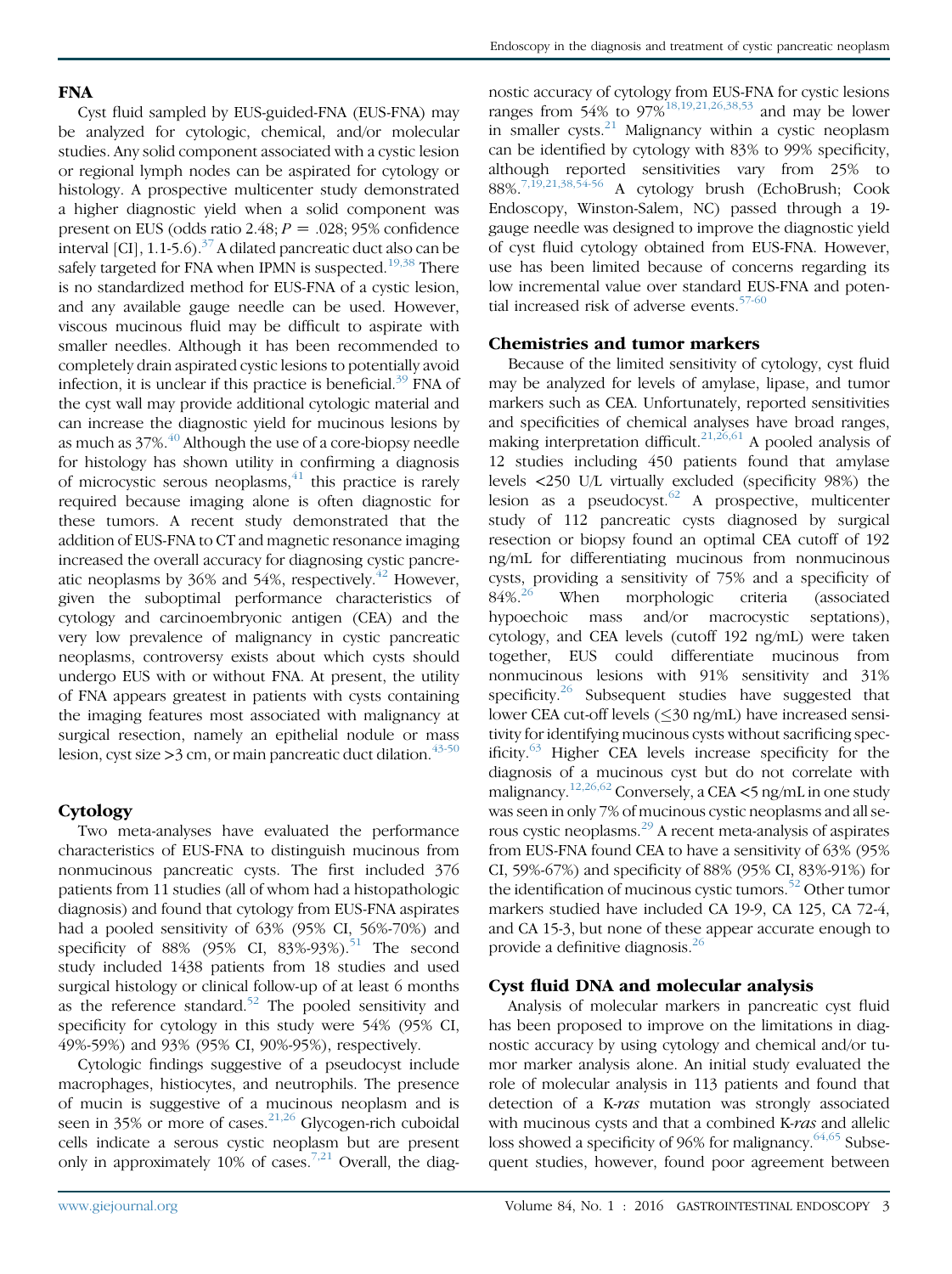<span id="page-3-0"></span>

| TABLE 2. Characteristics of pancreatic cystic lesions |                                                                                        |                                                                                                                |                                                                                                                              |  |  |  |
|-------------------------------------------------------|----------------------------------------------------------------------------------------|----------------------------------------------------------------------------------------------------------------|------------------------------------------------------------------------------------------------------------------------------|--|--|--|
|                                                       | <b>Pseudocyst</b>                                                                      | <b>IPMN</b>                                                                                                    | <b>Mucinous cystic</b><br>neoplasm                                                                                           |  |  |  |
| Clinical features                                     | History of moderate to severe<br>pancreatitis                                          | History of pancreatitis, abdominal<br>pain, or found incidentally                                              | Usually found incidentally but<br>can cause abdominal pain and a<br>palpable mass if large                                   |  |  |  |
| Morphology/ EUS<br>findings                           | Anechoic, thick-walled, rare<br>septations, regional inflammatory<br>nodes may be seen | Dilated main pancreatic duct or side<br>branches; may appear as a septated<br>cyst; may have a solid component | Macrocystic, occasionally septated;<br>peripheral calcifications, solid components<br>and regional adenopathy when malignant |  |  |  |
| <b>Fluid characteristics</b>                          | Thin, muddy-brown                                                                      | Viscous or stringy, clear                                                                                      | Viscous or stringy, clear                                                                                                    |  |  |  |
| <b>Fluid chemistries</b>                              | Elevated amylase, low CEA                                                              | Elevated amylase and CEA                                                                                       | Elevated CEA, low amylase                                                                                                    |  |  |  |
| Cytology                                              | Neutrophils, macrophages, histiocytes;<br>negative staining for mucin                  | Mucinous columnar cells with variable<br>atypia; fluid stains positive for mucin                               | Mucinous columnar cells with variable<br>atypia; fluid stains positive for mucin                                             |  |  |  |
| Malignant potential                                   | None                                                                                   | Yes                                                                                                            | Yes                                                                                                                          |  |  |  |

Data from references 9 and 12.

IPMN, Intraductal papillary mucinous neoplasm; CEA, carcinoembryonic antigen.

cyst fluid CEA levels and molecular analysis in diagnosing mucinous  $cysts$ , with comparable sensitivities and diagnostic accuracies.  $66,67$  The combination of CEA and DNA molecular analysis improved diagnostic accuracy compared to either test alone.<sup>[66,67](#page-7-0)</sup> A more recent study demonstrated that integrated molecular analysis of cyst fluid (ie, combining molecular analysis with results of imaging and clinical features) was able to better characterize the malignant potential of pancreatic cysts compared to consensus guidelines for the management of mucinous cysts.[68](#page-7-0) In addition to acquisition of cyst fluid via EUS-FNA, duodenal collection of pancreatic juice for DNA analysis via an echoendoscope after secretin stimulation found GNAS mutations in 64.1% of 78 patients with IPMN compared with none of the 57 control patients.<sup>[69](#page-7-0)</sup> Molecular analysis (which requires only 200 µL of fluid) may be most useful in small cysts with nondiagnostic cytology, equivocal cyst fluid CEA results, or when insufficient fluid is present for CEA testing. $67$  However, additional research is needed to determine the precise role molecular analysis of cyst fluid will play in evaluating pancreatic cystic lesions.

#### Emerging techniques for cyst evaluation

Recently, direct optical and endomicroscopic examination of pancreatic cysts has become feasible. Intracystic visualization and direct intracystic biopsy specimens through a 19-gauge needle can be obtained with either a reusable 0.9-mm fiberoptic probe or via a dedicated system primarily indicated for single-operator cholangioscopy and pancreatography (SpyGlass; Boston Scientific, Natick, Mass).<sup>[70,71](#page-7-0)</sup> Real-time in vivo microscopic imaging via needle-based confocal laser endomicroscopy after intravenous administration of fluorescein (CellVizio; Mauna Kea Technologies, Paris, France) has also been reported. A study of 66 patients that used confocal laser endomicroscopy found that the presence of epithelial villous structures had a sensitivity of 59% and a specificity of 100% for IPMN, mucinous cystic neoplasm, or adenocarcinoma.[72](#page-7-0) Another study of 31 patients used this device to identify a superficial vascular network pattern seen only in serous cystic neoplasms.<sup>[73](#page-7-0)</sup> This resulted in an overall accuracy in identifying serous cystic neoplasms of 87%, with a high rate of interobserver agreement  $(\kappa$  =  $0.77$ ).<sup>[73](#page-7-0)</sup> The combined findings of mucin (by transneedle cystoscopy), papillary projections, and dark rings on confocal laser endomicroscopy improved diagnostic accuracy compared with either technique alone.<sup>[74](#page-7-0)</sup>

## Adverse events from EUS

A recent ASGE guideline addresses adverse events asso-ciated with EUS and EUS -FNA.<sup>[75](#page-7-0)</sup> In a systematic review of 51 studies, adverse events specific to EUS-FNA of pancre-atic cystic lesions occurred in 2.7% of 909 patients.<sup>[76](#page-7-0)</sup> This number increased to 5% when data were prospectively collected. No patient-specific or cyst-specific characteristics appear to predict the development of an adverse event.<sup>[77](#page-7-0)</sup> The most common adverse events include abdominal pain, $77-79$  pancreatitis, $76,77,79$  and intracystic hemorrhage. $80,81$  Data regarding the use of prophylactic antibiotics in pancreatic cysts after EUS-FNA are equivocal. Although a cyst infection rate of 14% was reported in an initial series of 22 patients undergoing cyst  $FNA$ ,  $^{55}$  $^{55}$  $^{55}$ another retrospective study found only a single infection in 603 patients undergoing EUS-FNA of pancreatic cysts, including no infections in 60 patients who did not receive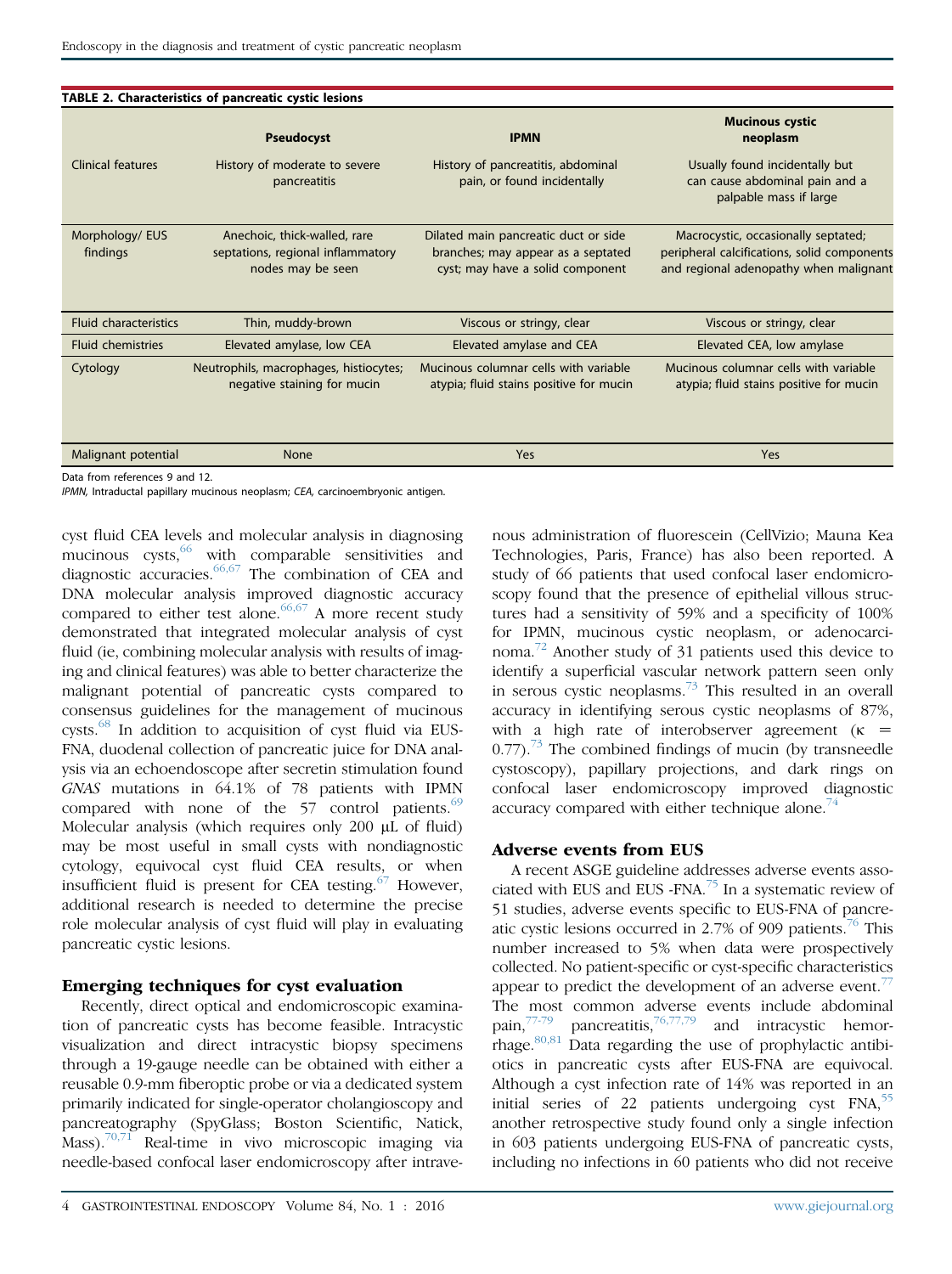| <b>TABLE 2. Continued</b>                                                                                        |                                                                                                |                                                                                                                                       |                                                                                                             |  |  |  |
|------------------------------------------------------------------------------------------------------------------|------------------------------------------------------------------------------------------------|---------------------------------------------------------------------------------------------------------------------------------------|-------------------------------------------------------------------------------------------------------------|--|--|--|
| Serous cystic neoplasm                                                                                           | <b>Cystic endocrine</b><br>neoplasm                                                            | Solid pseudopapillary<br>neoplasm                                                                                                     | <b>Ductal adenocarcinoma</b><br>with cystic degeneration                                                    |  |  |  |
| Usually found incidentally<br>but can cause abdominal<br>pain and a palpable mass<br>if large                    | May have clinical features<br>of solid pancreatic endocrine<br>neoplasm                        | Usually found incidentally;<br>rarely causes<br>abdominal discomfort                                                                  | Presents with painless jaundice,<br>abdominal/back pain or rarely<br>pancreatitis                           |  |  |  |
| Microcystic with a<br>"honeycomb"<br>appearance; rarely has a<br>macrocystic component;<br>central calcification | Unilocular cyst occupies most<br>of neoplasm                                                   | Solid and cystic<br>components                                                                                                        | Primarily solid mass with<br>cystic spaces                                                                  |  |  |  |
| Thin, clear to serosanguineous                                                                                   | Thin, clear                                                                                    | $B$ loody + necrotic debris                                                                                                           | Bloody $\pm$ debris                                                                                         |  |  |  |
| Low CEA and amylase                                                                                              | Variable                                                                                       | Variable                                                                                                                              | Variable                                                                                                    |  |  |  |
| Cuboidal epithelium that stains<br>positive for glycogen                                                         | Monomorphic endocrine<br>tumor cells; stains positive<br>for chromagranin<br>and synaptophysin | Monomorphic cells with<br>round nuclei and eosinophilic<br>or foamy cytoplasm; stains<br>positive for vimentin<br>and a-1-antitrypsin | Malignant adenocarcinoma may<br>be seen, but varying degrees<br>of atypia may be present in<br>the specimen |  |  |  |
| Almost none (rare reports)                                                                                       | Yes                                                                                            | Yes                                                                                                                                   | Already present                                                                                             |  |  |  |

antibiotic prophylaxis.[77](#page-7-0) A recent retrospective cohort study of antibiotic prophylaxis for EUS-FNA of pancreatic cysts identified 1 possible infection each in 88 patients treated with antibiotics and 178 patients given no antibiotics.[39](#page-6-0) Nevertheless, current ASGE guidelines suggest administration of antibiotics for 3 to 5 days after EUS-FNA of a pancreatic cystic lesion.<sup>[82](#page-7-0)</sup>

#### Diagnosis by ERCP

ERCP is rarely indicated for the evaluation of pancreatic cystic lesions. In main-duct IPMN, duodenoscopy may reveal the highly specific finding of mucus extruding from a patulous pancreatic orifice.<sup>[83](#page-7-0)</sup> This pathognomonic finding is seen in 20% to 55% of patients with main-duct IPMN and was seen more frequently in malignant disease in some, but not all, studies.  $33,54,83,84$  A pancreaticoduodenal fistula extruding mucous is seen in up to 2% of IPMN cases and suggests malignant invasion.<sup>[85](#page-7-0)</sup>

Pancreatography has limited utility in the assessment of cystic neoplasms. In the absence of other risk factors for ductal stenosis, such as chronic pancreatitis or pancreatic trauma, a narrowed pancreatic duct suggests malignancy.<sup>[85](#page-7-0)</sup> Communication with the MPD suggests either a pseudocyst or an IPMN and is rare in mucinous or serous cystic neoplasms. Pancreatographic findings of chronic pancreatitis, such as ectatic or blunted side branches favor the diagnosis of pseudocyst, but can be seen in IPMN as well. Other features of IPMN include segmental or diffuse dilatation of the MPD or focal side-branch dilatation. Filling defects in the MPD caused by mucus may be distinguished from stones by their transient nature and movement when passed with contrast material injection,

a catheter, or a guidewire. Persistent filling defects that represent polypoid lesions also may be seen.<sup>[85](#page-7-0)</sup>

Pancreatoscopy in IPMN may be facilitated by an enlarged papillary opening and provides direct visualization of mucus, stones, or a tumor. Direct examination of the main duct may determine the extent of disease and guide biopsy specimens. One study found the combination of pancreatoscopy, and intraductal US was capable of distinguishing benign from malignant IPMNs with an accuracy of 88%. $33$  Another study of 44 patients undergoing singleoperator pancreatoscopy when radiologic imaging suggested IPMN found 76% and 78% of surgically confirmed main duct and side-branch IPMNs were correctly identified by pancreatoscopy.<sup>[86](#page-7-0)</sup> Furthermore, the pancreatoscopy results impacted clinical decision making in 76% of cases.

ERCP-directed tissue sampling of main duct IPMNs includes the evaluation of aspirated mucus, brush cytology, biopsy specimens of fixed filling defects or strictures, and random biopsy specimens of dilated duct walls. In 1 study, transpapillary biopsy with standard or pediatric-sized forceps yielded a histopathologic diagnosis of IPMN in 11 of 13 patients.<sup>[54](#page-7-0)</sup> However, in general, ERCP tissue sampling has a relatively low diagnostic yield. A systematic review of 13 studies totaling 483 patients with IPMN found a pooled sensitivity of 35.1% and a specificity of 97.2% for ERCP-based cytology, with lavage cytology showing minimal improved sensitivity (45.8%) compared with fluid aspiration (41.5%) but increased sensitivity compared with brushings  $(20.9\%)$ .<sup>[87](#page-7-0)</sup> Several reports have described pancreatoscopy by using a videoscope with narrow-band imaging or via a fiberoptic probe to obtain tissue or cytology.[88-91](#page-7-0) Its use has been shown to result in an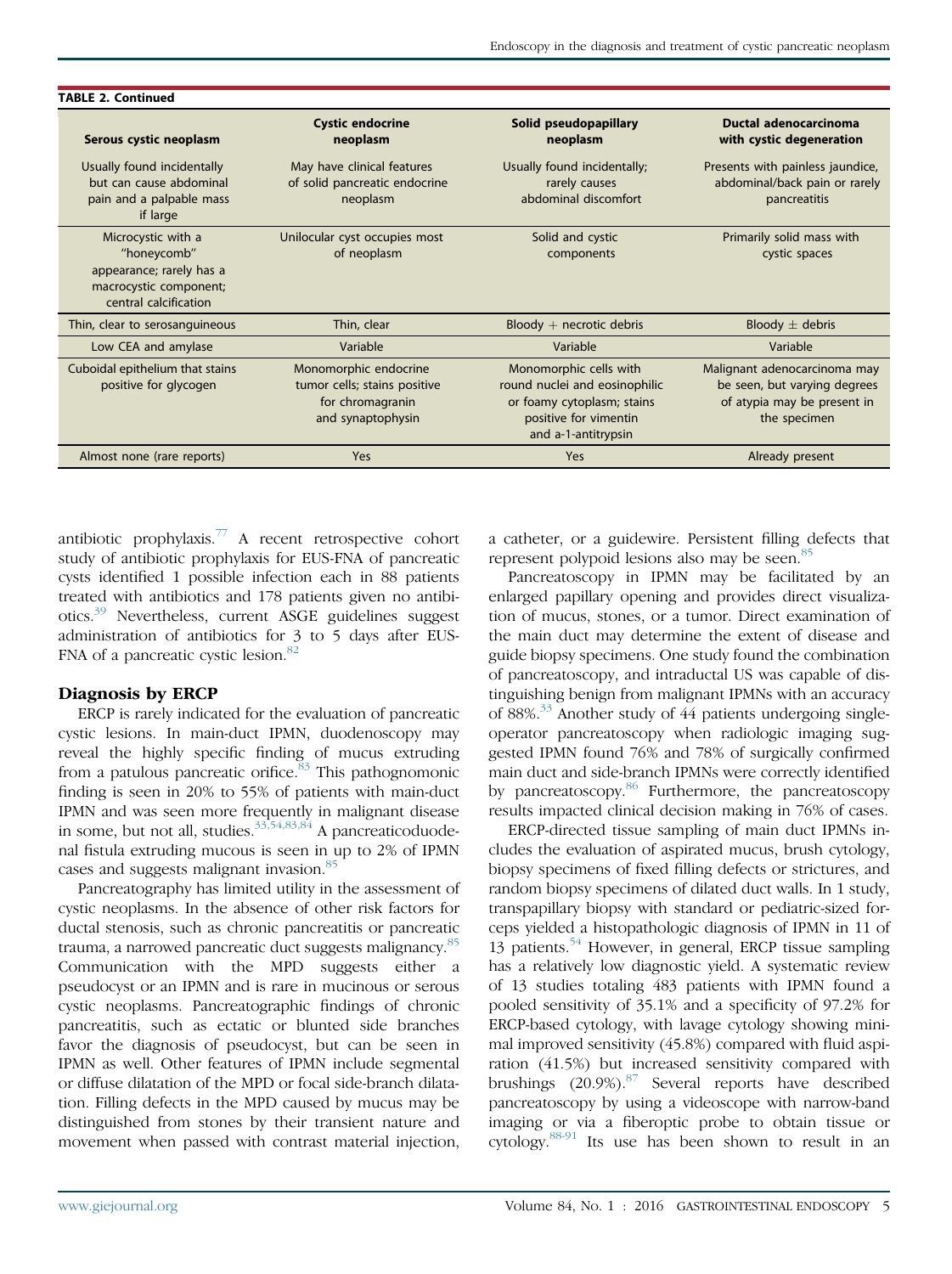<span id="page-5-0"></span>absolute increase in the sensitivity of lavage cytology for malignancy in main duct IPMN by 24% compared with fluid aspiration with a catheter.<sup>[88](#page-7-0)</sup>

#### Endoscopic treatment of cystic lesions

Recently, endoscopic cyst ablation with ethanol alone or in combination with paclitaxel for suspected pancreatic cystic neoplasms has been proposed as an alternative to surgery.<sup>[92-95](#page-7-0)</sup> Cysts selected for ablation have typically been less than 3 to 4 cm in size, unilocular or oligolocular (<3-6 locules), and without evidence of communication with the MPD. A randomized trial showed that ethanol is superior to saline solution for pancreatic cyst ablation.<sup>[92,96](#page-7-0)</sup> The chemotherapeutic agent paclitaxel has been added in more recent studies to standard ethanol lavage to potentially improve response rates. The hydrophobic nature of paclitaxel is believed to foster its retention in the cyst and minimize peri-cystic leakage. Overall reported rates of cyst resolution range from 33% to 79%, with increased efficacy observed with smaller initial cyst volumes, multiple ethanol ablations, or ethanol and/or paclitaxel combination therapy.[95-97](#page-8-0) Adverse events have been reported in approximately 12% of cases and include abdominal pain, focal peritonitis, pancreatitis, fever, pericystic spillage, splenic vein obliteration, and portal venous thrombosis. $96,98$ Uncertainties remain regarding the durability of the technique, $99$  whether complete epithelial ablation has been achieved in radiographically resolved cysts and the impact on the malignant potential of these cysts.<sup>[100](#page-8-0)</sup> A recent study demonstrated that EUS-guided cyst ablation may eliminate mutant DNA in neoplastic pancreatic cysts.<sup>[101](#page-8-0)</sup> However, patients achieving cyst ablation are thought to be at continued risk of developing ductal adenocarcinoma and should undergo continued surveillance imaging. $102$  Given these limitations, EUSguided cyst ablation is performed only at select centers and might be considered for patients who refuse or are not candidates for surgery.

#### Recommendations

- 1. We recommend EUS-FNA of any pancreatic cystic lesion over 3 cm in diameter or when cross-sectional or EUS imaging confirms an epithelial nodule, dilated main pancreatic duct, or suspicious mass lesion.  $\oplus \oplus \oplus \odot$
- 2. We suggest that EUS-FNA is optional in asymptomatic patients in whom cross-sectional imaging demonstrates a cyst <3 cm and without either a mass and/or epithelial nodule or associated dilated main pancreatic duct.  $\bigoplus$  $\bigodot$
- 3. We recommend initial testing of aspirated pancreatic cyst fluid for CEA, amylase, and cytology.  $\oplus \oplus \oplus \odot$
- 4. We suggest that molecular testing of the cyst be considered when initial ancillary testing of cytology and CEA is inconclusive and when test results may alter management.  $\oplus$  $\oplus$ OO
- 5. We suggest administration of prophylactic antibiotics for patients undergoing EUS-FNA for the evaluation of cystic pancreatic neoplasms.  $\oplus$  $\oplus$ OO
- 6. We suggest that ERCP, pancreatoscopy, and intraductal US may be helpful in the diagnosis and characterization of suspected main duct IPMNs.  $\bigoplus$  $\bigoplus$ OO

## DISCLOSURES

M. Khashab is a consultant for Boston Scientific and Xlumena. V. Muthusamy is a consultant for Boston Scientific. He also received honoraria and research support from Medtronic. K. Chathadi is a consultant for Boston Scientific. All other authors disclosed no financial relationships relevant to this publication.

Abbreviations: ASGE, American Society for Gastrointestinal Endoscopy; CEA, carcinoembryonic antigen; EUS-FNA, EUS-guided FNA; IPMN, intraductal papillary mucinous neoplasm; MPD, main pancreatic duct.

#### **REFERENCES**

- 1. [Guyatt GH, Oxman AD, Vist GE, et al. GRADE: an emerging consensus](http://refhub.elsevier.com/S0016-5107(16)30060-8/sref1) [on rating quality of evidence and strength of recommendations. BMJ](http://refhub.elsevier.com/S0016-5107(16)30060-8/sref1) [2008;336:924-6](http://refhub.elsevier.com/S0016-5107(16)30060-8/sref1).
- 2. [ASGE Standards of Practice Committee; Jacobson BC, Baron TH, Adler](http://refhub.elsevier.com/S0016-5107(16)30060-8/sref2) [DG, et al. ASGE guideline: The role of endoscopy in the diagnosis and](http://refhub.elsevier.com/S0016-5107(16)30060-8/sref2) [the management of cystic lesions and inflammatory fluid collections](http://refhub.elsevier.com/S0016-5107(16)30060-8/sref2) [of the pancreas. Gastrointest Endosc 2005;61:363-70](http://refhub.elsevier.com/S0016-5107(16)30060-8/sref2).
- 3. [de Jong K, Nio CY, Mearadji B, et al. Disappointing interobserver](http://refhub.elsevier.com/S0016-5107(16)30060-8/sref3) [agreement among radiologists for a classifying diagnosis of pancre](http://refhub.elsevier.com/S0016-5107(16)30060-8/sref3)[atic cysts using magnetic resonance imaging. Pancreas 2012;41:](http://refhub.elsevier.com/S0016-5107(16)30060-8/sref3) [278-82.](http://refhub.elsevier.com/S0016-5107(16)30060-8/sref3)
- 4. [Laffan TA, Horton KM, Klein AP, et al. Prevalence of unsuspected](http://refhub.elsevier.com/S0016-5107(16)30060-8/sref4) [pancreatic cysts on MDCT. AJR Am J Roentgenol 2008;191:802-7](http://refhub.elsevier.com/S0016-5107(16)30060-8/sref4).
- 5. [Martin I, Hammond P, Scott J, et al. Cystic tumours of the pancreas.](http://refhub.elsevier.com/S0016-5107(16)30060-8/sref5) [Br J Surg 1998;85:1484-6](http://refhub.elsevier.com/S0016-5107(16)30060-8/sref5).
- 6. [Fernandez-del Castillo C, Targarona J, Thayer SP, et al. Incidental pancre](http://refhub.elsevier.com/S0016-5107(16)30060-8/sref6)[atic cysts: clinicopathologic characteristics and comparison with symp](http://refhub.elsevier.com/S0016-5107(16)30060-8/sref6)[tomatic patients. Arch Surg 2003;138:427-3; discussion 433-4.](http://refhub.elsevier.com/S0016-5107(16)30060-8/sref6)
- 7. [Le Borgne J, de Calan L, Partensky C. Cystadenomas and cystadeno](http://refhub.elsevier.com/S0016-5107(16)30060-8/sref7)[carcinomas of the pancreas: a multiinstitutional retrospective study of](http://refhub.elsevier.com/S0016-5107(16)30060-8/sref7) [398 cases. French Surgical Association. Ann Surg 1999;230:152-61](http://refhub.elsevier.com/S0016-5107(16)30060-8/sref7).
- 8. [ASGE Standards of Practice Committee; Muthusamy VR, Chandrase](http://refhub.elsevier.com/S0016-5107(16)30060-8/sref8)[khara V, Acosta RD, et al. The role of endoscopy in the diagnosis](http://refhub.elsevier.com/S0016-5107(16)30060-8/sref8) [and treatment of inflammatory pancreatic fluid collections. Gastroint](http://refhub.elsevier.com/S0016-5107(16)30060-8/sref8)[est Endosc 2016;83:481-8](http://refhub.elsevier.com/S0016-5107(16)30060-8/sref8).
- 9. [Cooper CL, O'Toole SA, Kench JG. Classification, morphology and mo](http://refhub.elsevier.com/S0016-5107(16)30060-8/sref9)[lecular pathology of premalignant lesions of the pancreas. Pathology](http://refhub.elsevier.com/S0016-5107(16)30060-8/sref9) [2013;45:286-304](http://refhub.elsevier.com/S0016-5107(16)30060-8/sref9).
- 10. [Tanaka M, Fernandez-del Castillo C, Adsay V, et al. International](http://refhub.elsevier.com/S0016-5107(16)30060-8/sref10) [consensus guidelines 2012 for the management of IPMN and MCN](http://refhub.elsevier.com/S0016-5107(16)30060-8/sref10) [of the pancreas. Pancreatology 2012;12:183-97](http://refhub.elsevier.com/S0016-5107(16)30060-8/sref10).
- 11. [Das A, Ngamruengphong S, Nagendra S, et al. Asymptomatic pancre](http://refhub.elsevier.com/S0016-5107(16)30060-8/sref11)[atic cystic neoplasm: a cost-effectiveness analysis of different strate](http://refhub.elsevier.com/S0016-5107(16)30060-8/sref11)[gies of management. Gastrointest Endosc 2009;70:690-9.e6](http://refhub.elsevier.com/S0016-5107(16)30060-8/sref11).
- 12. [Farrell JJ, Fernandez-del Castillo C. Pancreatic cystic neoplasms: man](http://refhub.elsevier.com/S0016-5107(16)30060-8/sref12)[agement and unanswered questions. Gastroenterology 2013;144:](http://refhub.elsevier.com/S0016-5107(16)30060-8/sref12) [1303-15.](http://refhub.elsevier.com/S0016-5107(16)30060-8/sref12)
- 13. [Scheiman JM, Hwang JH, Moayyedi P. American Gastroenterological](http://refhub.elsevier.com/S0016-5107(16)30060-8/sref13) [Association technical review on the diagnosis and management](http://refhub.elsevier.com/S0016-5107(16)30060-8/sref13)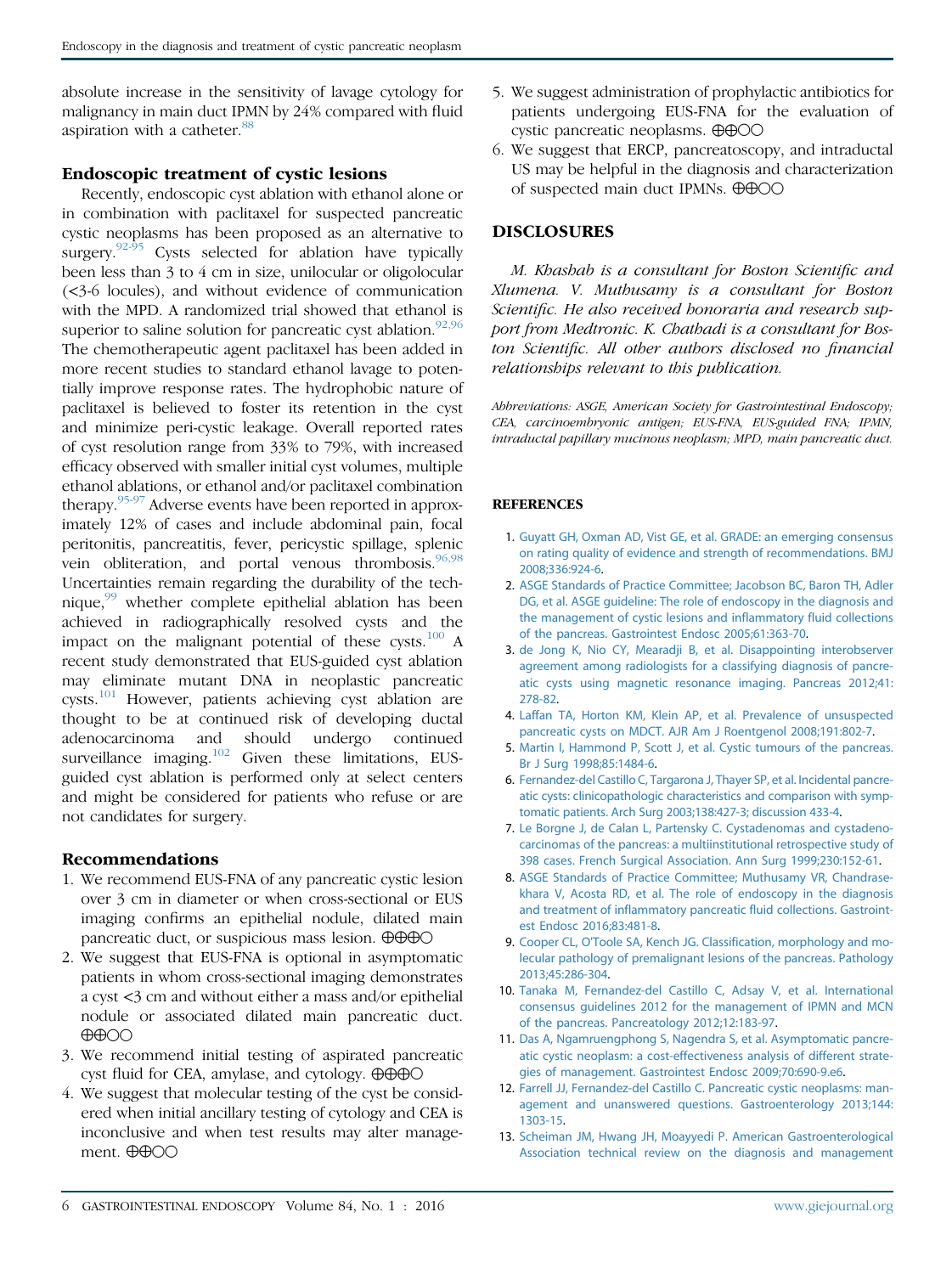<span id="page-6-0"></span>[of asymptomatic neoplastic pancreatic cysts. Gastroenterology 2015;](http://refhub.elsevier.com/S0016-5107(16)30060-8/sref13) [148:824-48.e22.](http://refhub.elsevier.com/S0016-5107(16)30060-8/sref13)

- 14. [Vege SS, Ziring B, Jain R, et al. American Gastroenterological Associ](http://refhub.elsevier.com/S0016-5107(16)30060-8/sref14)[ation institute guideline on the diagnosis and management of](http://refhub.elsevier.com/S0016-5107(16)30060-8/sref14) [asymptomatic neoplastic pancreatic cysts. Gastroenterology](http://refhub.elsevier.com/S0016-5107(16)30060-8/sref14) [2015;148:819-22; quiz e12-3](http://refhub.elsevier.com/S0016-5107(16)30060-8/sref14).
- 15. [Valsangkar NP, Morales-Oyarvide V, Thayer SP, et al. 851 resected](http://refhub.elsevier.com/S0016-5107(16)30060-8/sref15) [cystic tumors of the pancreas: a 33-year experience at the Massachu](http://refhub.elsevier.com/S0016-5107(16)30060-8/sref15)[setts General Hospital. Surgery 2012;152:S4-12](http://refhub.elsevier.com/S0016-5107(16)30060-8/sref15).
- 16. [Sedlack R, Affi A, Vazquez-Sequeiros E, et al. Utility of EUS in the eval](http://refhub.elsevier.com/S0016-5107(16)30060-8/sref16)[uation of cystic pancreatic lesions. Gastrointest Endosc 2002;56:543-7.](http://refhub.elsevier.com/S0016-5107(16)30060-8/sref16)
- 17. [Ahmad NA, Kochman ML, Lewis JD, et al. Can EUS alone differentiate](http://refhub.elsevier.com/S0016-5107(16)30060-8/sref17) [between malignant and benign cystic lesions of the pancreas? Am J](http://refhub.elsevier.com/S0016-5107(16)30060-8/sref17) [Gastroenterol 2001;96:3295-300.](http://refhub.elsevier.com/S0016-5107(16)30060-8/sref17)
- 18. [Aithal GP, Chen RY, Cunningham JT, et al. Accuracy of EUS for detec](http://refhub.elsevier.com/S0016-5107(16)30060-8/sref18)[tion of intraductal papillary mucinous tumor of the pancreas. Gastro](http://refhub.elsevier.com/S0016-5107(16)30060-8/sref18)[intest Endosc 2002;56:701-7](http://refhub.elsevier.com/S0016-5107(16)30060-8/sref18).
- 19. [Brandwein SL, Farrell JJ, Centeno BA, et al. Detection and tumor stag](http://refhub.elsevier.com/S0016-5107(16)30060-8/sref19)[ing of malignancy in cystic, intraductal, and solid tumors of the](http://refhub.elsevier.com/S0016-5107(16)30060-8/sref19) [pancreas by EUS. Gastrointest Endosc 2001;53:722-7](http://refhub.elsevier.com/S0016-5107(16)30060-8/sref19).
- 20. [Cellier C, Cuillerier E, Palazzo L, et al. Intraductal papillary and](http://refhub.elsevier.com/S0016-5107(16)30060-8/sref20) [mucinous tumors of the pancreas: accuracy of preoperative](http://refhub.elsevier.com/S0016-5107(16)30060-8/sref20) [computed tomography, endoscopic retrograde pancreatography](http://refhub.elsevier.com/S0016-5107(16)30060-8/sref20) [and endoscopic ultrasonography, and long-term outcome in a large](http://refhub.elsevier.com/S0016-5107(16)30060-8/sref20) [surgical series. Gastrointest Endosc 1998;47:42-9.](http://refhub.elsevier.com/S0016-5107(16)30060-8/sref20)
- 21. [Frossard JL, Amouyal P, Amouyal G, et al. Performance of](http://refhub.elsevier.com/S0016-5107(16)30060-8/sref21) [endosonography-guided fine needle aspiration and biopsy in the](http://refhub.elsevier.com/S0016-5107(16)30060-8/sref21) [diagnosis of pancreatic cystic lesions. Am J Gastroenterol 2003;98:](http://refhub.elsevier.com/S0016-5107(16)30060-8/sref21) [1516-24](http://refhub.elsevier.com/S0016-5107(16)30060-8/sref21).
- 22. [Gress F, Michael H, Gelrud D, et al. EUS-guided fine-needle aspiration](http://refhub.elsevier.com/S0016-5107(16)30060-8/sref22) [of the pancreas: evaluation of pancreatitis as a complication. Gastro](http://refhub.elsevier.com/S0016-5107(16)30060-8/sref22)[intest Endosc 2002;56:864-7](http://refhub.elsevier.com/S0016-5107(16)30060-8/sref22).
- 23. [Koito K, Namieno T, Nagakawa T, et al. Solitary cystic tumor of the](http://refhub.elsevier.com/S0016-5107(16)30060-8/sref23) [pancreas: EUS-pathologic correlation. Gastrointest Endosc 1997;45:](http://refhub.elsevier.com/S0016-5107(16)30060-8/sref23) [268-76](http://refhub.elsevier.com/S0016-5107(16)30060-8/sref23).
- 24. [Song MH, Lee SK, Kim MH, et al. EUS in the evaluation of pancreatic](http://refhub.elsevier.com/S0016-5107(16)30060-8/sref24) [cystic lesions. Gastrointest Endosc 2003;57:891-6.](http://refhub.elsevier.com/S0016-5107(16)30060-8/sref24)
- 25. [Sugiyama M, Atomi Y, Saito M. Intraductal papillary tumors of the](http://refhub.elsevier.com/S0016-5107(16)30060-8/sref25) [pancreas: evaluation with endoscopic ultrasonography. Gastrointest](http://refhub.elsevier.com/S0016-5107(16)30060-8/sref25) [Endosc 1998;48:164-71](http://refhub.elsevier.com/S0016-5107(16)30060-8/sref25).
- 26. [Brugge WR, Lewandrowski K, Lee-Lewandrowski E, et al. Diagnosis of](http://refhub.elsevier.com/S0016-5107(16)30060-8/sref26) [pancreatic cystic neoplasms: a report of the cooperative pancreatic](http://refhub.elsevier.com/S0016-5107(16)30060-8/sref26) [cyst study. Gastroenterology 2004;126:1330-6](http://refhub.elsevier.com/S0016-5107(16)30060-8/sref26).
- 27. [Gress F, Gottlieb K, Cummings O, et al. Endoscopic ultrasound char](http://refhub.elsevier.com/S0016-5107(16)30060-8/sref27)[acteristics of mucinous cystic neoplasms of the pancreas. Am J Gas](http://refhub.elsevier.com/S0016-5107(16)30060-8/sref27)[troenterol 2000;95:961-5](http://refhub.elsevier.com/S0016-5107(16)30060-8/sref27).
- 28. [Ahmad NA, Kochman ML, Brensinger C, et al. Interobserver agree](http://refhub.elsevier.com/S0016-5107(16)30060-8/sref28)[ment among endosonographers for the diagnosis of neoplastic](http://refhub.elsevier.com/S0016-5107(16)30060-8/sref28) [versus non-neoplastic pancreatic cystic lesions. Gastrointest Endosc](http://refhub.elsevier.com/S0016-5107(16)30060-8/sref28) [2003;58:59-64.](http://refhub.elsevier.com/S0016-5107(16)30060-8/sref28)
- 29. [O'Toole D, Palazzo L, Hammel P, et al. Macrocystic pancreatic cystade](http://refhub.elsevier.com/S0016-5107(16)30060-8/sref29)[noma: The role of EUS and cyst fluid analysis in distinguishing](http://refhub.elsevier.com/S0016-5107(16)30060-8/sref29) [mucinous and serous lesions. Gastrointest Endosc 2004;59:823-9](http://refhub.elsevier.com/S0016-5107(16)30060-8/sref29).
- 30. [Kubo H, Chijiiwa Y, Akahoshi K, et al. Intraductal papillary-mucinous](http://refhub.elsevier.com/S0016-5107(16)30060-8/sref30) [tumors of the pancreas: differential diagnosis between benign and](http://refhub.elsevier.com/S0016-5107(16)30060-8/sref30) [malignant tumors by endoscopic ultrasonography. Am J Gastroenter](http://refhub.elsevier.com/S0016-5107(16)30060-8/sref30)[ol 2001;96:1429-34.](http://refhub.elsevier.com/S0016-5107(16)30060-8/sref30)
- 31. [Kim KW, Park SH, Pyo J, et al. Imaging features to distinguish malignant](http://refhub.elsevier.com/S0016-5107(16)30060-8/sref31) [and benign branch-duct type intraductal papillary mucinous neo](http://refhub.elsevier.com/S0016-5107(16)30060-8/sref31)[plasms of the pancreas: a meta-analysis. Ann Surg 2014;259:72-81](http://refhub.elsevier.com/S0016-5107(16)30060-8/sref31).
- 32. [Zhong N, Zhang L, Takahashi N, et al. Histologic and imaging features](http://refhub.elsevier.com/S0016-5107(16)30060-8/sref32) [of mural nodules in mucinous pancreatic cysts. Clin Gastroenterol](http://refhub.elsevier.com/S0016-5107(16)30060-8/sref32) [Hepatol 2012;10:192-8; 198 e1-2.](http://refhub.elsevier.com/S0016-5107(16)30060-8/sref32)
- 33. [Hara T, Yamaguchi T, Ishihara T, et al. Diagnosis and patient manage](http://refhub.elsevier.com/S0016-5107(16)30060-8/sref33)[ment of intraductal papillary-mucinous tumor of the pancreas by](http://refhub.elsevier.com/S0016-5107(16)30060-8/sref33) [using peroral pancreatoscopy and intraductal ultrasonography.](http://refhub.elsevier.com/S0016-5107(16)30060-8/sref33) [Gastroenterology 2002;122:34-43.](http://refhub.elsevier.com/S0016-5107(16)30060-8/sref33)
- 34. [Yamashita Y, Ueda K, Itonaga M, et al. Usefulness of contrast](http://refhub.elsevier.com/S0016-5107(16)30060-8/sref34)[enhanced endoscopic sonography for discriminating mural nod](http://refhub.elsevier.com/S0016-5107(16)30060-8/sref34)[ules from mucous clots in intraductal papillary mucinous neo](http://refhub.elsevier.com/S0016-5107(16)30060-8/sref34)[plasms: a single-center prospective study. J Ultrasound Med](http://refhub.elsevier.com/S0016-5107(16)30060-8/sref34) [2013;32:61-8.](http://refhub.elsevier.com/S0016-5107(16)30060-8/sref34)
- 35. [Ohno E, Hirooka Y, Itoh A, et al. Intraductal papillary mucinous neo](http://refhub.elsevier.com/S0016-5107(16)30060-8/sref35)[plasms of the pancreas: differentiation of malignant and benign](http://refhub.elsevier.com/S0016-5107(16)30060-8/sref35) [tumors by endoscopic ultrasound findings of mural nodules. Ann](http://refhub.elsevier.com/S0016-5107(16)30060-8/sref35) [Surg 2009;249:628-34](http://refhub.elsevier.com/S0016-5107(16)30060-8/sref35).
- 36. [Hocke M, Cui XW, Domagk D, et al. Pancreatic cystic lesions: the value](http://refhub.elsevier.com/S0016-5107(16)30060-8/sref36) [of contrast-enhanced endoscopic ultrasound to influence the clinical](http://refhub.elsevier.com/S0016-5107(16)30060-8/sref36) [pathway. Endosc Ultrasound 2014;3:123-30.](http://refhub.elsevier.com/S0016-5107(16)30060-8/sref36)
- 37. [Lim LG, Lakhtakia S, Ang TL, et al. Factors determining diagnostic](http://refhub.elsevier.com/S0016-5107(16)30060-8/sref37) [yield of endoscopic ultrasound guided fine-needle aspiration for](http://refhub.elsevier.com/S0016-5107(16)30060-8/sref37) [pancreatic cystic lesions: a multicentre Asian study. Dig Dis Sci 2013;](http://refhub.elsevier.com/S0016-5107(16)30060-8/sref37) [58:1751-7](http://refhub.elsevier.com/S0016-5107(16)30060-8/sref37).
- 38. [Lai R, Stanley MW, Bardales R, et al. Endoscopic ultrasound-guided](http://refhub.elsevier.com/S0016-5107(16)30060-8/sref38) [pancreatic duct aspiration: diagnostic yield and safety. Endoscopy](http://refhub.elsevier.com/S0016-5107(16)30060-8/sref38) [2002;34:715-20](http://refhub.elsevier.com/S0016-5107(16)30060-8/sref38).
- 39. [Guarner-Argente C, Shah P, Buchner A, et al. Use of antimicrobials for](http://refhub.elsevier.com/S0016-5107(16)30060-8/sref39) [EUS-guided FNA of pancreatic cysts: a retrospective, comparative](http://refhub.elsevier.com/S0016-5107(16)30060-8/sref39) [analysis. Gastrointest Endosc 2011;74:81-6](http://refhub.elsevier.com/S0016-5107(16)30060-8/sref39).
- 40. [Rogart JN, Loren DE, Singu BS, et al. Cyst wall puncture and aspiration](http://refhub.elsevier.com/S0016-5107(16)30060-8/sref40) [during EUS-guided fine needle aspiration may increase the diag](http://refhub.elsevier.com/S0016-5107(16)30060-8/sref40)[nostic yield of mucinous cysts of the pancreas. J Clin Gastroenterol](http://refhub.elsevier.com/S0016-5107(16)30060-8/sref40) [2011;45:164-9](http://refhub.elsevier.com/S0016-5107(16)30060-8/sref40).
- 41. [Levy MJ, Smyrk TC, Reddy RP, et al. Endoscopic ultrasound-guided](http://refhub.elsevier.com/S0016-5107(16)30060-8/sref41) [trucut biopsy of the cyst wall for diagnosing cystic pancreatic tumors.](http://refhub.elsevier.com/S0016-5107(16)30060-8/sref41) [Clin Gastroenterol Hepatol 2005;3:974-9.](http://refhub.elsevier.com/S0016-5107(16)30060-8/sref41)
- 42. [Khashab MA, Kim K, Lennon AM, et al. Should we do EUS/FNA on pa](http://refhub.elsevier.com/S0016-5107(16)30060-8/sref42)[tients with pancreatic cysts? The incremental diagnostic yield of EUS](http://refhub.elsevier.com/S0016-5107(16)30060-8/sref42) [over CT/MRI for prediction of cystic neoplasms. Pancreas 2013;42:](http://refhub.elsevier.com/S0016-5107(16)30060-8/sref42) [717-21.](http://refhub.elsevier.com/S0016-5107(16)30060-8/sref42)
- 43. [Atef E, El Nakeeb A, El Hanafy E, et al. Pancreatic cystic neoplasms:](http://refhub.elsevier.com/S0016-5107(16)30060-8/sref43) [predictors of malignant behavior and management. Saudi J Gastro](http://refhub.elsevier.com/S0016-5107(16)30060-8/sref43)[enterol 2013;19:45-53](http://refhub.elsevier.com/S0016-5107(16)30060-8/sref43).
- 44. [de Castro SM, Houwert JT, van der Gaag NA, et al. Evaluation of a](http://refhub.elsevier.com/S0016-5107(16)30060-8/sref44) [selective management strategy of patients with primary cystic neo](http://refhub.elsevier.com/S0016-5107(16)30060-8/sref44)[plasms of the pancreas. Int J Surg 2011;9:655-8](http://refhub.elsevier.com/S0016-5107(16)30060-8/sref44).
- 45. [Donahue TR, Hines OJ, Farrell JJ, et al. Cystic neoplasms of the](http://refhub.elsevier.com/S0016-5107(16)30060-8/sref45) [pancreas: results of 114 cases. Pancreas 2010;39:1271-6](http://refhub.elsevier.com/S0016-5107(16)30060-8/sref45).
- 46. [Grobmyer SR, Cance WG, Copeland EM, et al. Is there an indication for](http://refhub.elsevier.com/S0016-5107(16)30060-8/sref46) [initial conservative management of pancreatic cystic lesions? J Surg](http://refhub.elsevier.com/S0016-5107(16)30060-8/sref46) [Oncol 2009;100:372-4](http://refhub.elsevier.com/S0016-5107(16)30060-8/sref46).
- 47. [Sawhney MS, Al-Bashir S, Cury MS, et al. International consensus](http://refhub.elsevier.com/S0016-5107(16)30060-8/sref47) [guidelines for surgical resection of mucinous neoplasms cannot be](http://refhub.elsevier.com/S0016-5107(16)30060-8/sref47) [applied to all cystic lesions of the pancreas. Clin Gastroenterol Hepa](http://refhub.elsevier.com/S0016-5107(16)30060-8/sref47)[tol 2009;7:1373-6.](http://refhub.elsevier.com/S0016-5107(16)30060-8/sref47)
- 48. [Goh BK, Tan YM, Thng CH, et al. How useful are clinical, biochemical,](http://refhub.elsevier.com/S0016-5107(16)30060-8/sref48) [and cross-sectional imaging features in predicting potentially malig](http://refhub.elsevier.com/S0016-5107(16)30060-8/sref48)[nant or malignant cystic lesions of the pancreas? Results from a single](http://refhub.elsevier.com/S0016-5107(16)30060-8/sref48) [institution experience with 220 surgically treated patients. J Am Coll](http://refhub.elsevier.com/S0016-5107(16)30060-8/sref48) [Surg 2008;206:17-27](http://refhub.elsevier.com/S0016-5107(16)30060-8/sref48).
- 49. [Huang ES, Turner BG, Fernandez-Del-Castillo C, et al. Pancreatic cystic](http://refhub.elsevier.com/S0016-5107(16)30060-8/sref49) [lesions: clinical predictors of malignancy in patients undergoing sur](http://refhub.elsevier.com/S0016-5107(16)30060-8/sref49)[gery. Aliment Pharmacol Ther 2010;31:285-94](http://refhub.elsevier.com/S0016-5107(16)30060-8/sref49).
- 50. [Lee CJ, Scheiman J, Anderson MA, et al. Risk of malignancy in re](http://refhub.elsevier.com/S0016-5107(16)30060-8/sref50)[sected cystic tumors of the pancreas](http://refhub.elsevier.com/S0016-5107(16)30060-8/sref50)  $\leq$ [3 cm in size: is it safe to](http://refhub.elsevier.com/S0016-5107(16)30060-8/sref50) [observe asymptomatic patients? A multi-institutional report.](http://refhub.elsevier.com/S0016-5107(16)30060-8/sref50) [J Gastrointest Surg 2008;12:234-42](http://refhub.elsevier.com/S0016-5107(16)30060-8/sref50).
- 51. [Thosani N, Thosani S, Qiao W, et al. Role of EUS-FNA-based cytology](http://refhub.elsevier.com/S0016-5107(16)30060-8/sref52) [in the diagnosis of mucinous pancreatic cystic lesions: a systematic](http://refhub.elsevier.com/S0016-5107(16)30060-8/sref52) [review and meta-analysis. Dig Dis Sci 2010;55:2756-66](http://refhub.elsevier.com/S0016-5107(16)30060-8/sref52).
- 52. [Thornton GD, McPhail MJ, Nayagam S, et al. Endoscopic ultra](http://refhub.elsevier.com/S0016-5107(16)30060-8/sref53)[sound guided fine needle aspiration for the diagnosis of pancre](http://refhub.elsevier.com/S0016-5107(16)30060-8/sref53)[atic cystic neoplasms: a meta-analysis. Pancreatology 2013;13:](http://refhub.elsevier.com/S0016-5107(16)30060-8/sref53) [48-57](http://refhub.elsevier.com/S0016-5107(16)30060-8/sref53).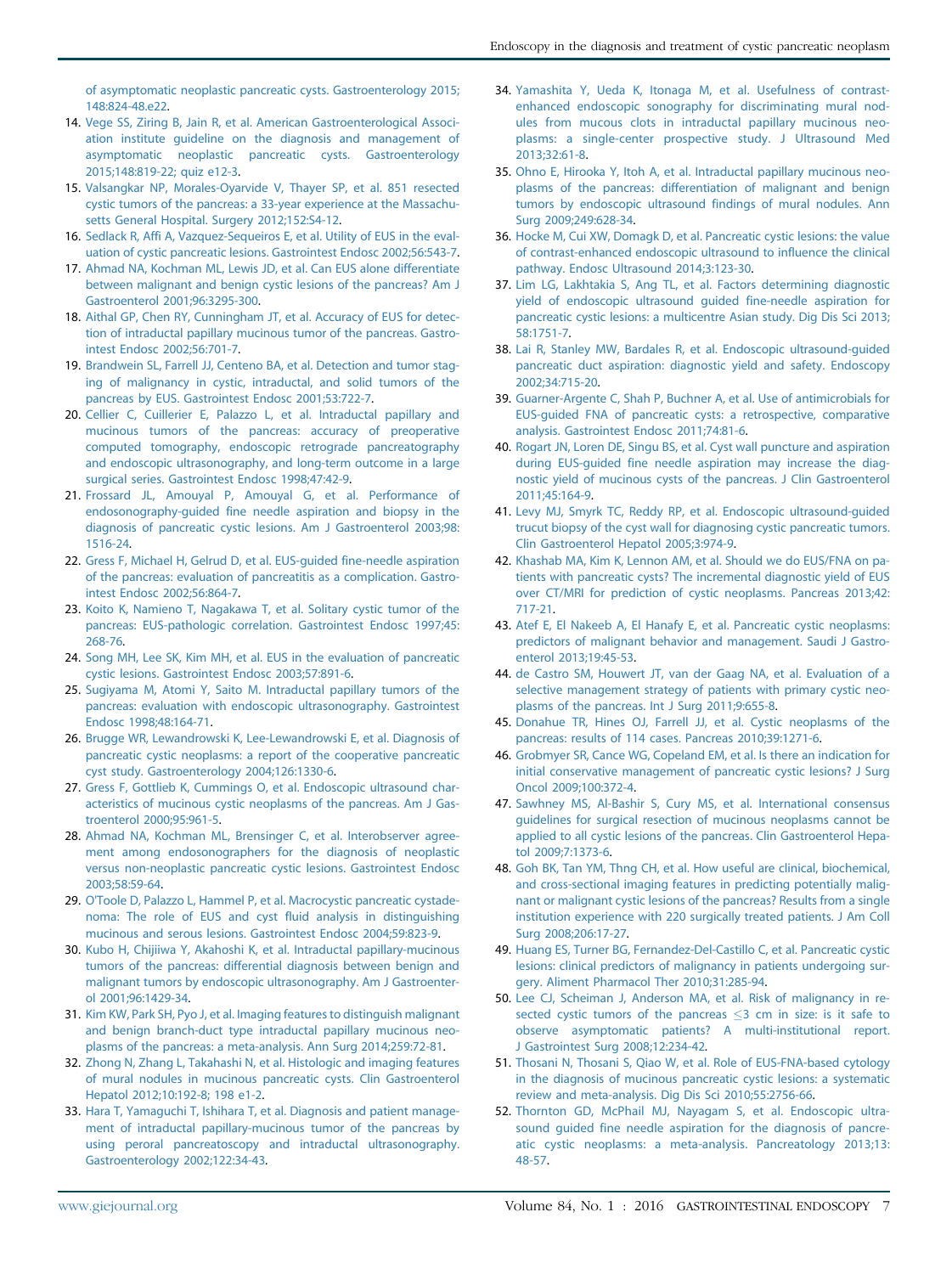- <span id="page-7-0"></span>53. [Williams DB, Sahai AV, Aabakken L, et al. Endoscopic ultrasound](http://refhub.elsevier.com/S0016-5107(16)30060-8/sref54) [guided fine needle aspiration biopsy: a large single centre experi](http://refhub.elsevier.com/S0016-5107(16)30060-8/sref54)[ence. Gut 1999;44:720-6.](http://refhub.elsevier.com/S0016-5107(16)30060-8/sref54)
- 54. [Maire F, Couvelard A, Hammel P, et al. Intraductal papillary](http://refhub.elsevier.com/S0016-5107(16)30060-8/sref55) [mucinous tumors of the pancreas: the preoperative value of cyto](http://refhub.elsevier.com/S0016-5107(16)30060-8/sref55)[logic and histopathologic diagnosis. Gastrointest Endosc 2003;58:](http://refhub.elsevier.com/S0016-5107(16)30060-8/sref55) [701-6.](http://refhub.elsevier.com/S0016-5107(16)30060-8/sref55)
- 55. [Wiersema MJ, Vilmann P, Giovannini M, et al. Endosonography](http://refhub.elsevier.com/S0016-5107(16)30060-8/sref56)[guided fine-needle aspiration biopsy: diagnostic accuracy and](http://refhub.elsevier.com/S0016-5107(16)30060-8/sref56) [complication assessment. Gastroenterology 1997;112:1087-95](http://refhub.elsevier.com/S0016-5107(16)30060-8/sref56).
- 56. [Pais SA, Attasaranya S, Leblanc JK, et al. Role of endoscopic ultra](http://refhub.elsevier.com/S0016-5107(16)30060-8/sref57)[sound in the diagnosis of intraductal papillary mucinous neoplasms:](http://refhub.elsevier.com/S0016-5107(16)30060-8/sref57) [correlation with surgical histopathology. Clin Gastroenterol Hepatol](http://refhub.elsevier.com/S0016-5107(16)30060-8/sref57) [2007;5:489-95.](http://refhub.elsevier.com/S0016-5107(16)30060-8/sref57)
- 57. [Al-Haddad M, Raimondo M, Woodward T, et al. Safety and efficacy of](http://refhub.elsevier.com/S0016-5107(16)30060-8/sref58) [cytology brushings versus standard FNA in evaluating cystic lesions](http://refhub.elsevier.com/S0016-5107(16)30060-8/sref58) [of the pancreas: a pilot study. Gastrointest Endosc 2007;65:894-8](http://refhub.elsevier.com/S0016-5107(16)30060-8/sref58).
- 58. [Bruno M, Bosco M, Carucci P, et al. Preliminary experience with a new](http://refhub.elsevier.com/S0016-5107(16)30060-8/sref59) [cytology brush in EUS-guided FNA. Gastrointest Endosc 2009;70:](http://refhub.elsevier.com/S0016-5107(16)30060-8/sref59) [1220-4](http://refhub.elsevier.com/S0016-5107(16)30060-8/sref59).
- 59. [Sendino O, Fernandez-Esparrach G, Sole M, et al. Endoscopic](http://refhub.elsevier.com/S0016-5107(16)30060-8/sref60) [ultrasonography-guided brushing increases cellular diagnosis of](http://refhub.elsevier.com/S0016-5107(16)30060-8/sref60) [pancreatic cysts: a prospective study. Dig Liver Dis 2010;42:](http://refhub.elsevier.com/S0016-5107(16)30060-8/sref60) [877-81.](http://refhub.elsevier.com/S0016-5107(16)30060-8/sref60)
- 60. [Thomas T, Bebb J, Mannath J, et al. EUS-guided pancreatic cyst brush](http://refhub.elsevier.com/S0016-5107(16)30060-8/sref61)[ing: a comparative study in a tertiary referral centre. JOP 2010;11:163-9](http://refhub.elsevier.com/S0016-5107(16)30060-8/sref61).
- 61. [Hammel P, Levy P, Voitot H, et al. Preoperative cyst fluid analysis is](http://refhub.elsevier.com/S0016-5107(16)30060-8/sref62) [useful for the differential diagnosis of cystic lesions of the pancreas.](http://refhub.elsevier.com/S0016-5107(16)30060-8/sref62) [Gastroenterology 1995;108:1230-5](http://refhub.elsevier.com/S0016-5107(16)30060-8/sref62).
- 62. [van der Waaij LA, van Dullemen HM, Porte RJ. Cyst fluid analysis in](http://refhub.elsevier.com/S0016-5107(16)30060-8/sref63) [the differential diagnosis of pancreatic cystic lesions: a pooled anal](http://refhub.elsevier.com/S0016-5107(16)30060-8/sref63)[ysis. Gastrointest Endosc 2005;62:383-9.](http://refhub.elsevier.com/S0016-5107(16)30060-8/sref63)
- 63. [Snozek CL, Mascarenhas RC, O'Kane DJ. Use of cyst fluid CEA, CA19-9,](http://refhub.elsevier.com/S0016-5107(16)30060-8/sref64) [and amylase for evaluation of pancreatic lesions. Clin Biochem](http://refhub.elsevier.com/S0016-5107(16)30060-8/sref64) [2009;42:1585-8.](http://refhub.elsevier.com/S0016-5107(16)30060-8/sref64)
- 64. [Khalid A, Zahid M, Finkelstein SD, et al. Pancreatic cyst fluid DNA anal](http://refhub.elsevier.com/S0016-5107(16)30060-8/sref65)[ysis in evaluating pancreatic cysts: a report of the PANDA study. Gas](http://refhub.elsevier.com/S0016-5107(16)30060-8/sref65)[trointest Endosc 2009;69:1095-102.](http://refhub.elsevier.com/S0016-5107(16)30060-8/sref65)
- 65. [Rockacy MJ, Zahid M, McGrath KM, et al. Association between KRAS](http://refhub.elsevier.com/S0016-5107(16)30060-8/sref66) [mutation, detected in pancreatic cyst fluid, and long-term outcomes](http://refhub.elsevier.com/S0016-5107(16)30060-8/sref66) [of patients. Clin Gastroenterol Hepatol 2013;11:425-9.](http://refhub.elsevier.com/S0016-5107(16)30060-8/sref66)
- 66. [Sawhney MS, Devarajan S, O'Farrel P, et al. Comparison of carcinoem](http://refhub.elsevier.com/S0016-5107(16)30060-8/sref67)[bryonic antigen and molecular analysis in pancreatic cyst fluid. Gas](http://refhub.elsevier.com/S0016-5107(16)30060-8/sref67)[trointest Endosc 2009;69:1106-10.](http://refhub.elsevier.com/S0016-5107(16)30060-8/sref67)
- 67. [Al-Haddad M, DeWitt J, Sherman S, et al. Performance characteristics](http://refhub.elsevier.com/S0016-5107(16)30060-8/sref68) [of molecular \(DNA\) analysis for the diagnosis of mucinous pancreatic](http://refhub.elsevier.com/S0016-5107(16)30060-8/sref68) [cysts. Gastrointest Endosc 2014;79:79-87](http://refhub.elsevier.com/S0016-5107(16)30060-8/sref68).
- 68. [Al-Haddad MA, Kowalski T, Siddiqui A, et al. Integrated molecular pa](http://refhub.elsevier.com/S0016-5107(16)30060-8/sref69)[thology accurately determines the malignant potential of pancreatic](http://refhub.elsevier.com/S0016-5107(16)30060-8/sref69) [cysts. Endoscopy 2015;47:136-46](http://refhub.elsevier.com/S0016-5107(16)30060-8/sref69).
- 69. [Kanda M, Knight S, Topazian M, et al. Mutant GNAS detected in](http://refhub.elsevier.com/S0016-5107(16)30060-8/sref70) [duodenal collections of secretin-stimulated pancreatic juice indi](http://refhub.elsevier.com/S0016-5107(16)30060-8/sref70)[cates the presence or emergence of pancreatic cysts. Gut](http://refhub.elsevier.com/S0016-5107(16)30060-8/sref70) [2013;62:1024-33.](http://refhub.elsevier.com/S0016-5107(16)30060-8/sref70)
- 70. [Aparicio JR, Martinez J, Niveiro M, et al. Direct intracystic biopsy and](http://refhub.elsevier.com/S0016-5107(16)30060-8/sref71) [pancreatic cystoscopy through a 19-gauge needle EUS \(with videos\).](http://refhub.elsevier.com/S0016-5107(16)30060-8/sref71) [Gastrointest Endosc 2010;72:1285-8.](http://refhub.elsevier.com/S0016-5107(16)30060-8/sref71)
- 71. [Antillon MR, Tiwari P, Bartalos CR, et al. Taking SpyGlass outside the GI](http://refhub.elsevier.com/S0016-5107(16)30060-8/sref72) [tract lumen in conjunction with EUS to assist in the diagnosis of a pancre](http://refhub.elsevier.com/S0016-5107(16)30060-8/sref72)[atic cystic lesion \(with video\). Gastrointest Endosc 2009;69:591-3](http://refhub.elsevier.com/S0016-5107(16)30060-8/sref72).
- 72. [Konda VJ, Meining A, Jamil LH, et al. A pilot study of in vivo identifi](http://refhub.elsevier.com/S0016-5107(16)30060-8/sref73)[cation of pancreatic cystic neoplasms with needle-based confocal](http://refhub.elsevier.com/S0016-5107(16)30060-8/sref73) [laser endomicroscopy under endosonographic guidance. Endoscopy](http://refhub.elsevier.com/S0016-5107(16)30060-8/sref73) [2013;45:1006-13.](http://refhub.elsevier.com/S0016-5107(16)30060-8/sref73)
- 73. [Napoleon B, Lemaistre AI, Pujol B, et al. A novel approach to the diag](http://refhub.elsevier.com/S0016-5107(16)30060-8/sref74)[nosis of pancreatic serous cystadenoma: needle-based confocal laser](http://refhub.elsevier.com/S0016-5107(16)30060-8/sref74) [endomicroscopy. Endoscopy 2015;47:26-32](http://refhub.elsevier.com/S0016-5107(16)30060-8/sref74).
- 74. [Nakai Y, Iwashita T, Park DH, et al. Diagnosis of pancreatic cysts: EUS](http://refhub.elsevier.com/S0016-5107(16)30060-8/sref75)[guided, through-the-needle confocal laser-induced endomicroscopy](http://refhub.elsevier.com/S0016-5107(16)30060-8/sref75) [and cystoscopy trial: DETECT study. Gastrointest Endosc 2015;81:](http://refhub.elsevier.com/S0016-5107(16)30060-8/sref75) [1204-14.](http://refhub.elsevier.com/S0016-5107(16)30060-8/sref75)
- 75. [ASGE Standards of Practice Committee; Early DS, Acosta RD, Chandra](http://refhub.elsevier.com/S0016-5107(16)30060-8/sref76)[sekhara V, et al. Adverse events associated with EUS and EUS with](http://refhub.elsevier.com/S0016-5107(16)30060-8/sref76) [FNA. Gastrointest Endosc 2013;77:839-43.](http://refhub.elsevier.com/S0016-5107(16)30060-8/sref76)
- 76. [Wang KX, Ben QW, Jin ZD, et al. Assessment of morbidity and mortal](http://refhub.elsevier.com/S0016-5107(16)30060-8/sref77)[ity associated with EUS-guided FNA: a systematic review. Gastrointest](http://refhub.elsevier.com/S0016-5107(16)30060-8/sref77) [Endosc 2011;73:283-90.](http://refhub.elsevier.com/S0016-5107(16)30060-8/sref77)
- 77. [Lee LS, Saltzman JR, Bounds BC, et al. EUS-guided fine needle](http://refhub.elsevier.com/S0016-5107(16)30060-8/sref78) [aspiration of pancreatic cysts: a retrospective analysis of compli](http://refhub.elsevier.com/S0016-5107(16)30060-8/sref78)[cations and their predictors. Clin Gastroenterol Hepatol 2005;3:](http://refhub.elsevier.com/S0016-5107(16)30060-8/sref78) [231-6](http://refhub.elsevier.com/S0016-5107(16)30060-8/sref78).
- 78. [Al-Haddad M, Wallace MB, Woodward TA, et al. The safety of fine](http://refhub.elsevier.com/S0016-5107(16)30060-8/sref79)[needle aspiration guided by endoscopic ultrasound: a prospective](http://refhub.elsevier.com/S0016-5107(16)30060-8/sref79) [study. Endoscopy 2008;40:204-8.](http://refhub.elsevier.com/S0016-5107(16)30060-8/sref79)
- 79. [Tarantino I, Fabbri C, Di Mitri R, et al. Complications of endoscopic](http://refhub.elsevier.com/S0016-5107(16)30060-8/sref80) [ultrasound fine needle aspiration on pancreatic cystic lesions: final](http://refhub.elsevier.com/S0016-5107(16)30060-8/sref80) [results from a large prospective multicenter study. Dig Liver Dis](http://refhub.elsevier.com/S0016-5107(16)30060-8/sref80) [2014;46:41-4](http://refhub.elsevier.com/S0016-5107(16)30060-8/sref80).
- 80. [Varadarajulu S, Eloubeidi MA. Frequency and significance of acute in](http://refhub.elsevier.com/S0016-5107(16)30060-8/sref81)[tracystic hemorrhage during EUS-FNA of cystic lesions of the](http://refhub.elsevier.com/S0016-5107(16)30060-8/sref81) [pancreas. Gastrointest Endosc 2004;60:631-5](http://refhub.elsevier.com/S0016-5107(16)30060-8/sref81).
- 81. [Carrara S, Arcidiacono PG, Mezzi G, et al. Pancreatic endoscopic](http://refhub.elsevier.com/S0016-5107(16)30060-8/sref82) [ultrasound-guided fine needle aspiration: complication rate and clin](http://refhub.elsevier.com/S0016-5107(16)30060-8/sref82)[ical course in a single centre. Dig Liver Dis 2010;42:520-3.](http://refhub.elsevier.com/S0016-5107(16)30060-8/sref82)
- 82. [ASGE Standards of Practice Committee; Khashab MA, Chithadi KV,](http://refhub.elsevier.com/S0016-5107(16)30060-8/sref83) [Acosta RD, et al. Antibiotic prophylaxis for GI endoscopy. Gastrointest](http://refhub.elsevier.com/S0016-5107(16)30060-8/sref83) [Endosc 2015;81:81-9.](http://refhub.elsevier.com/S0016-5107(16)30060-8/sref83)
- 83. [Azar C, Van de Stadt J, Rickaert F, et al. Intraductal papillary mucinous](http://refhub.elsevier.com/S0016-5107(16)30060-8/sref84) [tumours of the pancreas. Clinical and therapeutic issues in 32 pa](http://refhub.elsevier.com/S0016-5107(16)30060-8/sref84)[tients. Gut 1996;39:457-64.](http://refhub.elsevier.com/S0016-5107(16)30060-8/sref84)
- 84. [Kitagawa Y, Unger TA, Taylor S, et al. Mucus is a predictor of better](http://refhub.elsevier.com/S0016-5107(16)30060-8/sref85) [prognosis and survival in patients with intraductal papillary mucinous](http://refhub.elsevier.com/S0016-5107(16)30060-8/sref85) [tumor of the pancreas. J Gastrointest Surg 2003;7:12-8; discussion](http://refhub.elsevier.com/S0016-5107(16)30060-8/sref85) [18-9.](http://refhub.elsevier.com/S0016-5107(16)30060-8/sref85)
- 85. [Telford JJ, Carr-Locke DL. The role of ERCP and pancreatoscopy in](http://refhub.elsevier.com/S0016-5107(16)30060-8/sref86) [cystic and intraductal tumors. Gastrointest Endosc Clin N Am](http://refhub.elsevier.com/S0016-5107(16)30060-8/sref86) [2002;12:747-57](http://refhub.elsevier.com/S0016-5107(16)30060-8/sref86).
- 86. [Arnelo U, Siiki A, Swahn F, et al. Single-operator pancreatoscopy is](http://refhub.elsevier.com/S0016-5107(16)30060-8/sref87) [helpful in the evaluation of suspected intraductal papillary mucinous](http://refhub.elsevier.com/S0016-5107(16)30060-8/sref87) [neoplasms \(IPMN\). Pancreatology 2014;14:510-4](http://refhub.elsevier.com/S0016-5107(16)30060-8/sref87).
- 87. [Suzuki R, Thosani N, Annangi S, et al. Diagnostic yield of endoscopic](http://refhub.elsevier.com/S0016-5107(16)30060-8/sref88) [retrograde cholangiopancreatography-based cytology for distin](http://refhub.elsevier.com/S0016-5107(16)30060-8/sref88)[guishing malignant and benign intraductal papillary mucinous](http://refhub.elsevier.com/S0016-5107(16)30060-8/sref88) [neoplasm: systematic review and meta-analysis. Dig Endosc 2014;](http://refhub.elsevier.com/S0016-5107(16)30060-8/sref88) [26:586-93.](http://refhub.elsevier.com/S0016-5107(16)30060-8/sref88)
- 88. [Yamaguchi T, Shirai Y, Ishihara T, et al. Pancreatic juice cytology in the](http://refhub.elsevier.com/S0016-5107(16)30060-8/sref89) [diagnosis of intraductal papillary mucinous neoplasm of the](http://refhub.elsevier.com/S0016-5107(16)30060-8/sref89) [pancreas: significance of sampling by peroral pancreatoscopy. Cancer](http://refhub.elsevier.com/S0016-5107(16)30060-8/sref89) [2005;104:2830-6](http://refhub.elsevier.com/S0016-5107(16)30060-8/sref89).
- 89. [Miura T, Igarashi Y, Okano N, et al. Endoscopic diagnosis of intraduc](http://refhub.elsevier.com/S0016-5107(16)30060-8/sref90)[tal papillary-mucinous neoplasm of the pancreas by means of peroral](http://refhub.elsevier.com/S0016-5107(16)30060-8/sref90) [pancreatoscopy using a small-diameter videoscope and narrow-band](http://refhub.elsevier.com/S0016-5107(16)30060-8/sref90) [imaging. Dig Endosc 2010;22:119-23](http://refhub.elsevier.com/S0016-5107(16)30060-8/sref90).
- 90. [Itoi T, Sofuni A, Itokawa F, et al. Initial experience of peroral pancrea](http://refhub.elsevier.com/S0016-5107(16)30060-8/sref91)[toscopy combined with narrow-band imaging in the diagnosis of in](http://refhub.elsevier.com/S0016-5107(16)30060-8/sref91)[traductal papillary mucinous neoplasms of the pancreas \(with](http://refhub.elsevier.com/S0016-5107(16)30060-8/sref91) [videos\). Gastrointest Endosc 2007;66:793-7](http://refhub.elsevier.com/S0016-5107(16)30060-8/sref91).
- 91. [Nagayoshi Y, Aso T, Ohtsuka T, et al. Peroral pancreatoscopy using](http://refhub.elsevier.com/S0016-5107(16)30060-8/sref92) [the SpyGlass system for the assessment of intraductal papillary](http://refhub.elsevier.com/S0016-5107(16)30060-8/sref92) [mucinous neoplasm of the pancreas. J Hepatobiliary Pancreat Sci](http://refhub.elsevier.com/S0016-5107(16)30060-8/sref92) [2014;21:4110-7](http://refhub.elsevier.com/S0016-5107(16)30060-8/sref92).
- 92. [DeWitt J, McGreevy K, Schmidt CM, et al. EUS-guided ethanol versus](http://refhub.elsevier.com/S0016-5107(16)30060-8/sref93) [saline solution lavage for pancreatic cysts: a randomized, double](http://refhub.elsevier.com/S0016-5107(16)30060-8/sref93)[blind study. Gastrointest Endosc 2009;70:710-23.](http://refhub.elsevier.com/S0016-5107(16)30060-8/sref93)